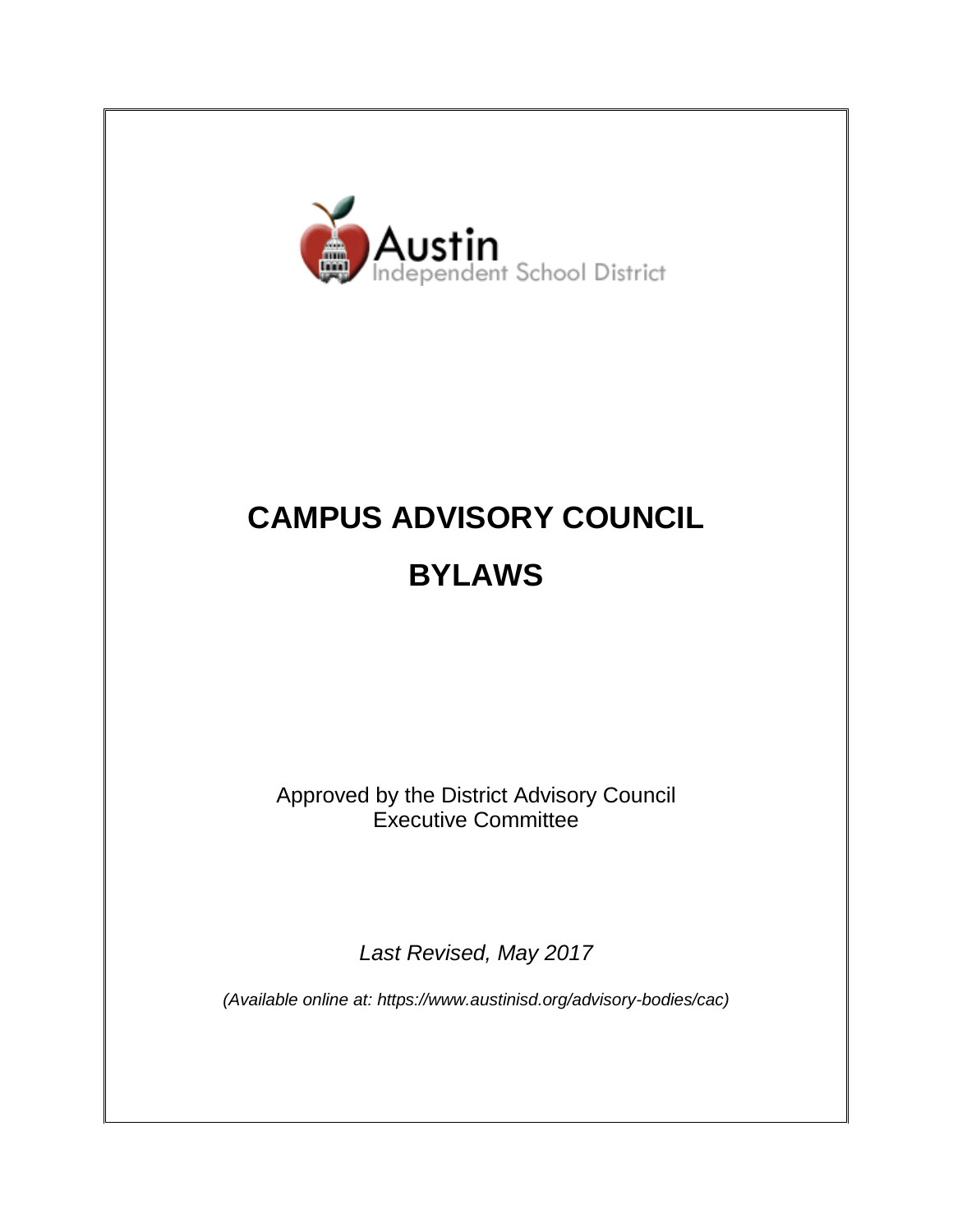### **Article I: Establishment**

*Section One. Statute and Policy.* Each school in the district is required in Chapter 11, Subchapter F, of the Texas Education Code, to establish and maintain a campus-level advisory committee. Accordingly, Campus Advisory Councils (CACs) of the Austin Independent School District are established by the Board of Trustees in policies BQB(Legal) and BQB(Local) and maintained by the Superintendent. Under policy BDF(Local), the Coordinator of District Advisory Bodies, designated by the Superintendent, provides general oversight of CACs.

*Section Two. Limitations.* A CAC shall be an advisory body, and shall serve to provide guidance and counsel and such other assistance as specifically listed in state law and district policy to the Principal. A CAC shall have no power to expend public funds, enter into contracts, or otherwise place obligation or liability upon the district.

*Section Three. Bylaws.* It shall be the responsibility of the District Advisory Council (DAC) Executive Committee and DAC Coordinator, in consultation with the Coordinator of District Advisory Bodies, to establish and amend the CAC Bylaws.

*Section Four. Audits.* According to policy BQB(Regulation), the Coordinator of District Advisory Bodies shall conduct annual audits of a select number of CACs to assess compliance with CAC Bylaws. The Principal and CAC Co-Chairs shall cooperate with the audit process.

## **Article II: Purpose and Responsibilities**

According to state law and district policy, the CAC shall have the following responsibilities:

- 1. To hold regular meetings.
- 2. To provide input into campus-level decisions pertaining to the areas of planning, budgeting, curriculum, staffing patterns, staff development, and school organization.
- 3. To address all pertinent federal requirements.
- 4. To provide assistance to the Principal in reviewing district and campus data and in preparing the annual Campus Improvement Plan, including the campus staff development plan, and addressing dropout prevention as appropriate.
- 5. To hold one public meeting per year after receipt of the annual campus performance report from the Texas Education Agency (TEA) for the purpose of discussing campus performance and performance objectives.
- 6. To ensure that systematic measures are in place to obtain input from the community, parents, and staff, and to provide information to those persons and organizations regarding the work of the CAC.
- 7. To provide comments on campus-level waiver requests to the Board of Trustees prior to Board approval of such waiver requests to the Commissioner of Education.
- 8. To provide advice and counsel in the development of the process and performance criteria for appraising teachers, if the district chooses not to use the appraisal process and performance criteria developed by TEA.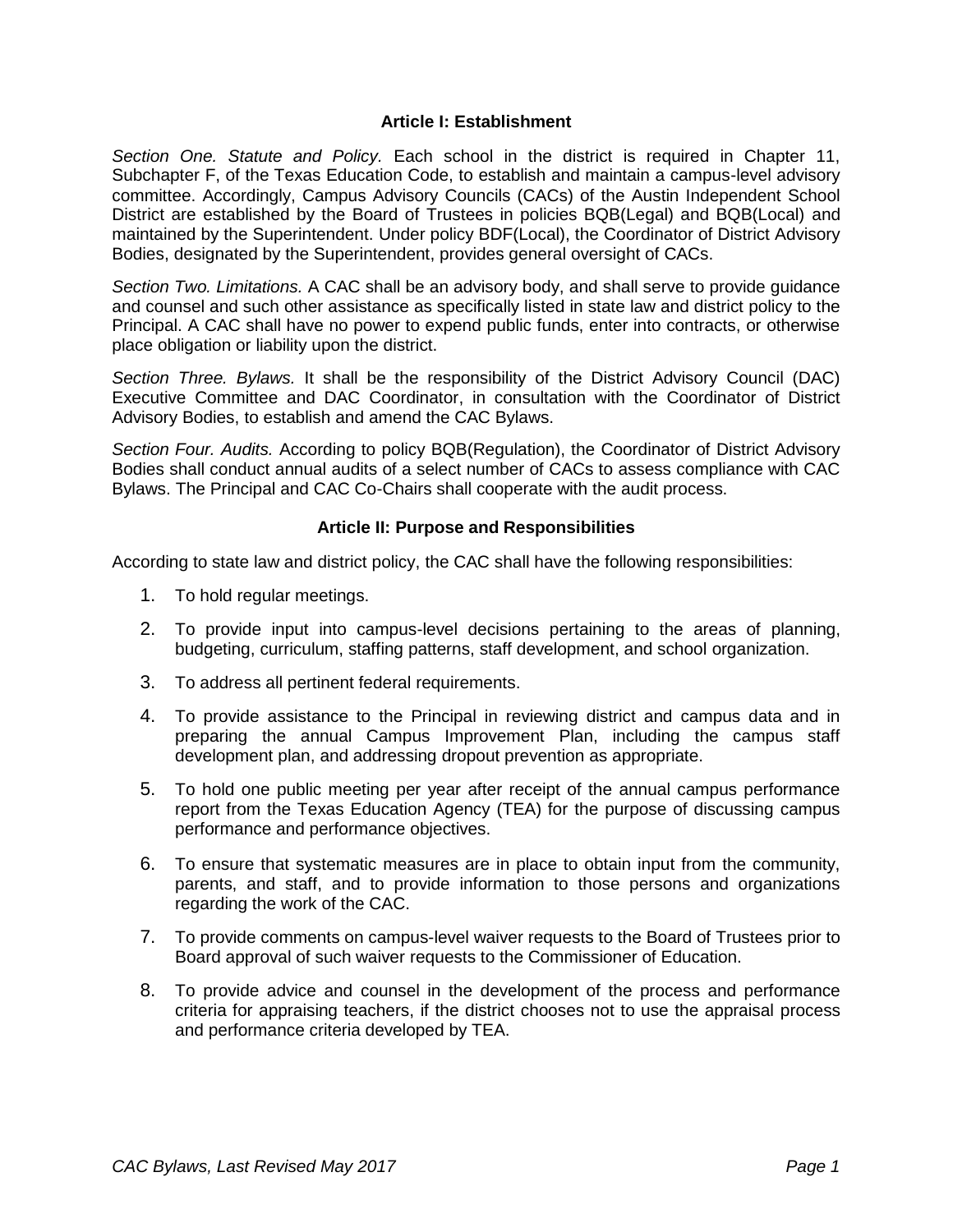### **Article III: Meetings**

*Section One. Regular Meetings.* The CAC shall hold its first meeting of the year in August or September, in synch with the beginning of the school year. At a minimum, the CAC shall hold eight regular meetings per year, unless subject to Section Four of this Article. Members shall be given sufficient notice of regular meetings. Regular CAC meetings shall not conflict with regular meetings of the DAC (which are on the third Tuesdays of the month).

*Section Two. Additional Meetings*. If necessary, the Principal and Co-Chairs, or a majority of the CAC, may call additional meetings. Members shall be given sufficient notice of additional meetings. Additional meetings shall not conflict with regular meetings of the DAC.

*Section Three. Committee Meetings.* The CAC may establish committees from time to time on any matter as deemed necessary or appropriate. Committee memberships shall not constitute a quorum of the CAC. The CAC Co-Chairs may designate a committee chair to facilitate committee meetings. Unless otherwise directed by the CAC Co-Chairs, committee meetings shall be held at the discretion of the committee members. Committees shall report findings or recommendations to the CAC.

*Section Four. Cancellation of Meetings.* If necessary, the Principal and Co-Chairs may cancel any meeting of the CAC with good cause (i.e., inclement weather or other adverse conditions), and determine if the meeting should be rescheduled. Members shall be given the reason for meeting cancellations, and be given sufficient notice of cancelled or rescheduled meetings.

*Section Five. Open Meetings.* All regular and other plenary meetings of the CAC shall be open to the public. Committee meetings may or may not be open to the public, at the discretion of the Co-Chairs. At all meetings that are open to the public, the Co-Chairs shall accommodate visitors according to the district's "Citizens Communications and Visitor Guidelines" (available on the CAC webpage at: https://www.austinisd.org/advisory-bodies/cac). Under these guidelines, visitors may be asked to sit in a designated area. At all meetings open to the public, deliberation shall not take place on any item not specified on the posted agenda – items may be pulled or postponed, but items cannot be added.

*Section Six. Citizens Communications.* For all regular and other plenary meetings of the CAC, time at the beginning of the meeting shall be set aside for citizens communications. This time is specifically for non-members to make comments to the CAC. The Co-Chairs may limit the time for citizens communications and the time given to individual speakers. The Co-Chairs shall ensure that the district's "Citizens Communications and Visitor Guidelines" are applied. Under these guidelines, except for requests for clarification, dialogue shall not occur between speakers and members. If the CAC is interested in hearing more from a speaker, the speaker may be invited to a future meeting and placed on the agenda specifically for that purpose. Or, the CAC may call a special meeting specifically for the purpose of open dialogue with non-members (e.g., a "community conversation"), but it must be posted for discussion on a specific topic or topics.

*Section Seven. Quorum.* For all regular and other plenary meetings of the CAC, a quorum shall be the majority of the current membership (vacancies are not counted for the purpose of determining a quorum). Meetings may still be held without a quorum for purposes of presentations or discussion. However, no consensus decision or vote of the membership shall take place without a quorum.

*Section Eight. Attendance.* Member attendance shall be monitored by the Co-Chairs, who shall work with members to try and resolve any attendance problems. More than three unexcused absences within a one-year period may result in dismissal by the Co-Chairs. Excused absences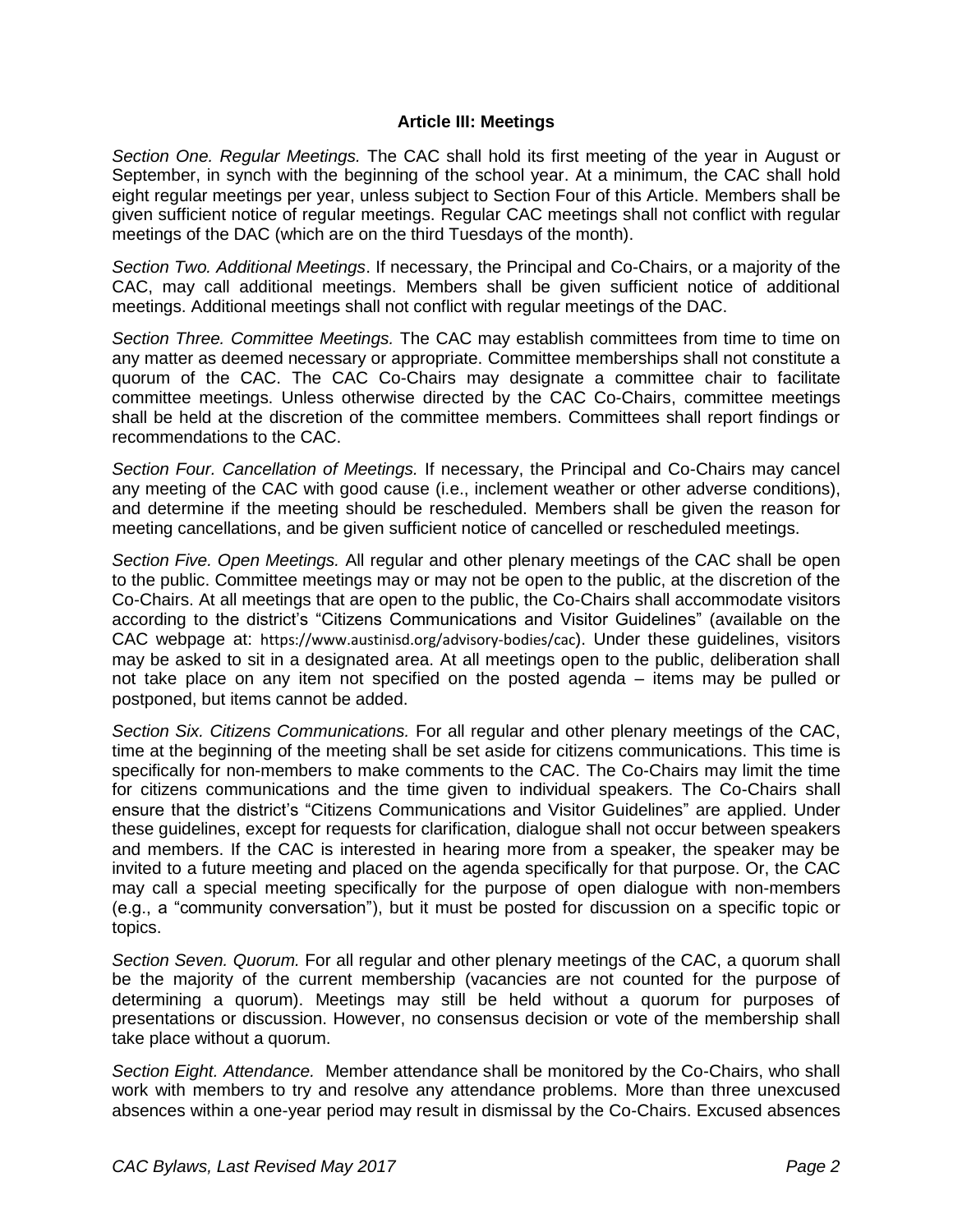include, but are not limited to, personal or family illness, emergency situations, jury or military duty, or representing the school or district. (See Article VI, Section Three, pertaining to Appeals.)

*Section Nine. Actions.* Actions refer to consensus agreements or formal votes of the CAC. Preferably, actions shall be through consensus. However, if a clear consensus cannot be obtained, actions shall be through a majority vote. Each member shall be entitled to one vote per motion. Proxy voting and absentee ballots shall not be permitted; a member must be present to vote.

*Section Ten. Agenda Development.* Agenda items for regular and other plenary meetings of the CAC shall be determined by the Co-Chairs in consultation with the Principal. Also, a majority of the CAC may place an item on an upcoming agenda.

*Section Eleven. Agenda Content.* Agendas for regular and other plenary meetings of the CAC shall include the date, expected start and end times, location, citizens communications, and topics to be addressed. (Sample agendas are available on the CAC webpage, at: https://www.austinisd.org/advisory-bodies/cac.) There shall be no generic headings on the agenda such as "New Business," "Old Business," or "Other Business" – unless there are bullets under such headings to specify what is to be addressed. As stated under Section Five of this Article, deliberation shall not take place on any item not specified on the posted agenda – an "open agenda" is not allowable. However, it is allowable to have a posted item such as "Brief Announcements from Members."

*Section Twelve. Agenda Posting.* At a minimum, agendas shall be posted in a place readily viewable by the public at all times (e.g., a main entrance door with a glass panel). Agendas shall be posted at least 72 hours in advance of the meeting. It is also highly encouraged that CAC meetings be more widely announced through such campus media as bulletin boards, websites, newsletters, email distribution lists, and marquees.

*Section Thirteen. Minutes.* For all regular and other plenary meetings of the CAC, minutes shall be prepared. Minutes shall include the location of the meeting, times for call to order and adjournment, member and other attendance, a record of any actions, and a high-level summary of the meeting proceedings (i.e., minutes are not intended to be lengthy accounts of the meeting, rather highlights). Minutes must be approved by the CAC.

*Section Fourteen. Records Maintenance.* At a minimum, agendas and approved minutes shall be maintained by the campus for a period of two years, and made available for viewing by the public upon request. At a minimum, these records must be maintained in paper copy in the school's main office. It is also highly encouraged that these records be maintained in electronic format.

## **Article IV: Membership**

*Section One. Restrictions.* The following restrictions apply to CAC membership:

- 1. Parent members must stand in parental relation to a student currently enrolled in the district. Parent representatives shall not also be employees of the district.
- 2. Professional staff representatives must be assigned to the CAC's school. Professional staff representatives are not campus administrators, and are primarily classroom teachers. At least two-thirds of the professional staff representatives must be classroom teachers. At least one professional staff representative must have an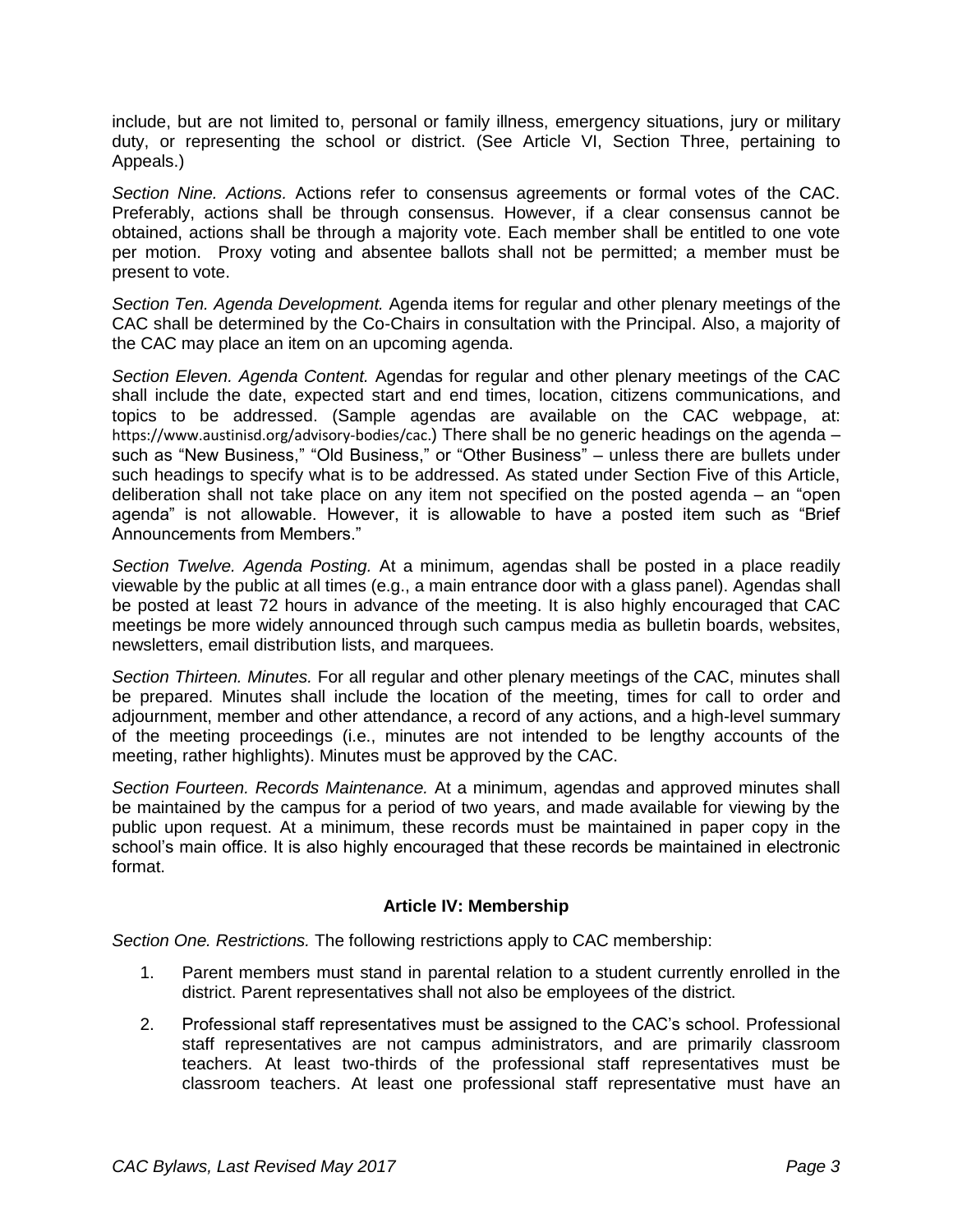expertise in Special Education. Only if these requirements have been met may professional staff representative positions be filled by other professional staff.

- 3. Classified staff representatives must be assigned to the CAC's school.
- 4. The business representative must be able to speak on behalf of a business. Businesses do not include public-sector agencies, but may include non-profit or notfor-profit entities. The business representative need not live or work within the district. The business representative may also be a parent (in such case, the person must be listed twice on the CAC membership roster, under each category).
- 5. The community representative must live within the district and be at least 18 years of age. The community representative shall not also be a parent or district employee. The community representative may be from a public-sector agency.
- 6. The community representative and the business representative shall not be the same person.
- 7. The following persons may not serve on a given school's CAC at the same time:
	- Both parents or guardians of a student in that school
	- A student in that school and his parent or guardian
	- Sibling students in that school
	- Other close relatives

*Section Two. Member Selection.* The Principal shall select the professional staff representative required to have an expertise in Special Education. The Principal and Co-Chairs shall work together to select parent, community, and business members, either as new members or as incumbent members wishing to continue to serve. Candidates for these positions must submit to the campus office a completed CAC membership application form (available on the CAC webpage at: https://www.austinisd.org/advisory-bodies/cac). Although received applications must be considered, submitting an application does not in itself guarantee a position on the CAC. It is highly encouraged that the Principal and Co-Chairs establish and consistently apply written member selection considerations (example considerations are available on the CAC webpage).

*Section Three. Member Election.* Other than the professional staff representative required to have an expertise in Special Education who is selected by the Principal, professional staff members must be elected by their peers. Students and classified staff representatives must also be elected by their peers. The Principal shall ensure that such elections are held as necessary. However, an election is not necessary if there is no competition for the membership positions. If needed, the Principal may solicit additional individuals for membership.

*Section Four. Membership Diversity.* Membership of the CAC shall strive to reflect the geographic, ethnic, gender, and economic diversity of the school community.

*Section Five. Non-Voting Members.* The Principal shall serve on the CAC as a non-voting member. One other campus administrator may also serve as a non-voting member; the total number of non-voting members shall not exceed two. Non-voting members shall not serve as CAC Co-Chairs.

*Section Six. Standard Voting Membership.* The following shall be the standard voting membership of the CAC, in accordance with the requirements of Section One of this Article. One of these voting members shall also be the PTA President or PTA member designated by the PTA President: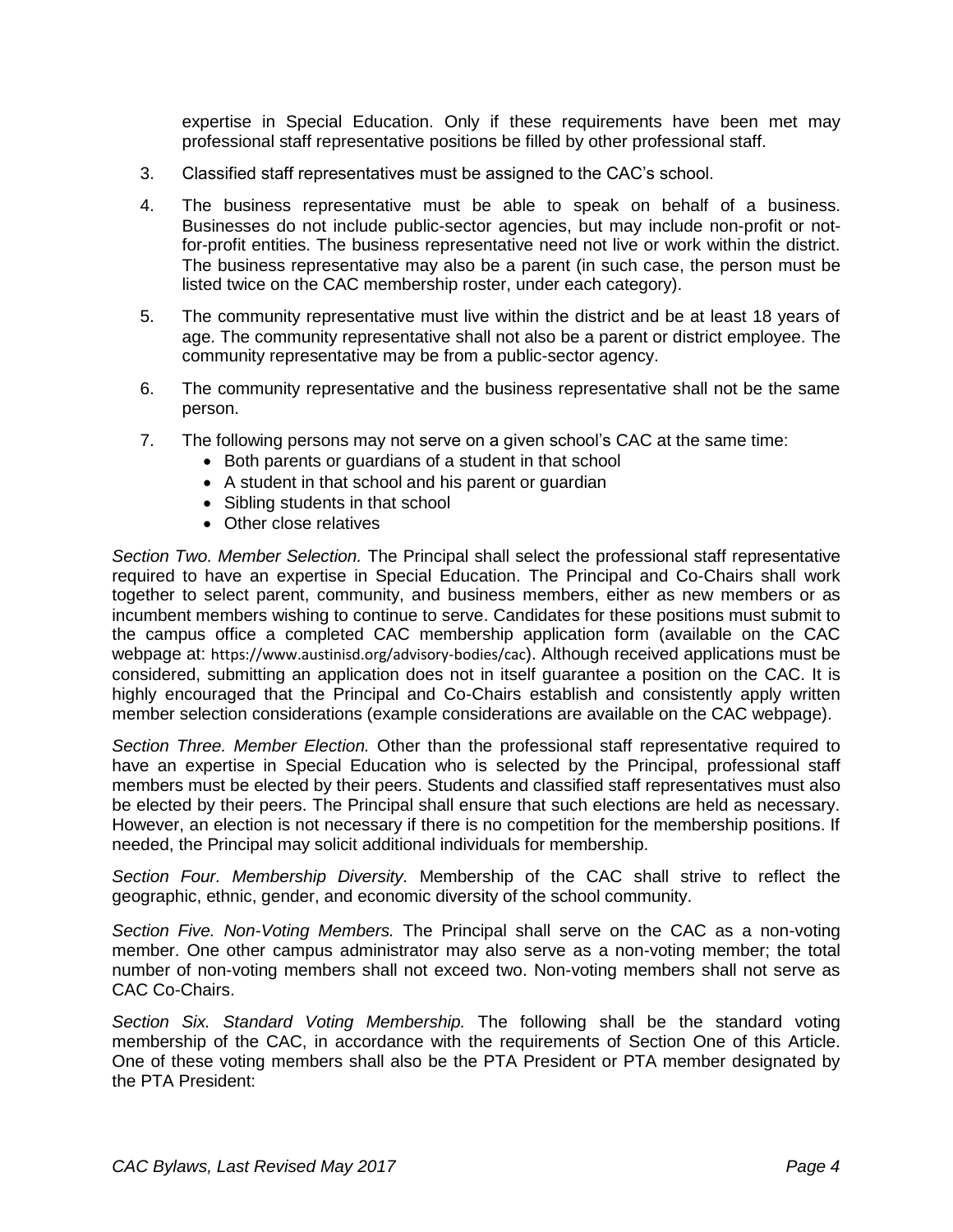- 1. Six parent representatives.
- 2. Six professional staff representatives.
- 3. One classified staff representative.
- 4. One community representative.
- 5. One business representative.
- 6. For high schools, two student representatives. Middle schools may have student representatives.

*Section Seven. Exceeding Standard Voting Membership.* The Principal and Co-Chairs may determine whether the standard voting membership in Section Six of this Article is exceeded. In so doing, the Principal and Co-Chairs shall ensure that an equal number of professional staff and parent representatives, and shall ensure that at least two-thirds of the professional staff representatives are classroom teachers. The total number of classified staff representatives shall not exceed two.

*Section Eight. Term of Service.* Unless subject to the provisions of Sections Nine or Ten of this Article, the term of service for a member shall be for two years, beginning the first CAC meeting of the school year (however, most CACs go through member selection and election processes prior to this). Members may serve multiple terms, but renewed membership is not automatic. Members interested in serving an additional term must go through the normal process as applicable to that position (which may require submittal of an application or placement on an election ballot).

*Section Nine. Vacancies Due to Member Resignation or Dismissal.* If a member resigns or is dismissed, the position shall be filled within a reasonable time. Irrespective of the membership category, any vacancies covered under this Section are handled by the Principal and Co-Chairs (i.e., no elections are required).

*Section Ten. Vacancies Due to Change in Member Status.* If a member no longer meets the restrictions stated in Section One of this Article, if up to one year remains in the member's term, the member is allowed to serve out the remainder of the term; if the member chooses not to serve out the remainder of the term, the position shall be filled within a reasonable time. If more than one year remains in the term, the member shall not continue to serve, and the position shall be filled within a reasonable time. Irrespective of the membership category, any vacancies covered under this Section are handled by the Principal and Co-Chairs (i.e., no elections are required).

*Section Eleven. Role of the Principal.* The Principal shall be a non-voting member of the CAC. The principal may preside over CAC meetings only in the event that both Co-Chairs are absent. In a coordinative role, working with the Co-Chairs, the Principal shall ensure: that CAC membership is established and maintained as required; that CAC meetings are scheduled and held as required; that CAC agendas are provided with required minimum content; that the CAC receives the information and resources as are necessary and reasonable to accomplish its charge; that CAC records are maintained, shared with campus staff, and made accessible to the public upon request; and that new CAC members receive training as required. In ultimately making decisions affecting the campus, the Principal shall carefully consider input from the CAC. Should any decision of the Principal differ from the input provided by the CAC, the Principal shall explain his or her reasoning to the CAC.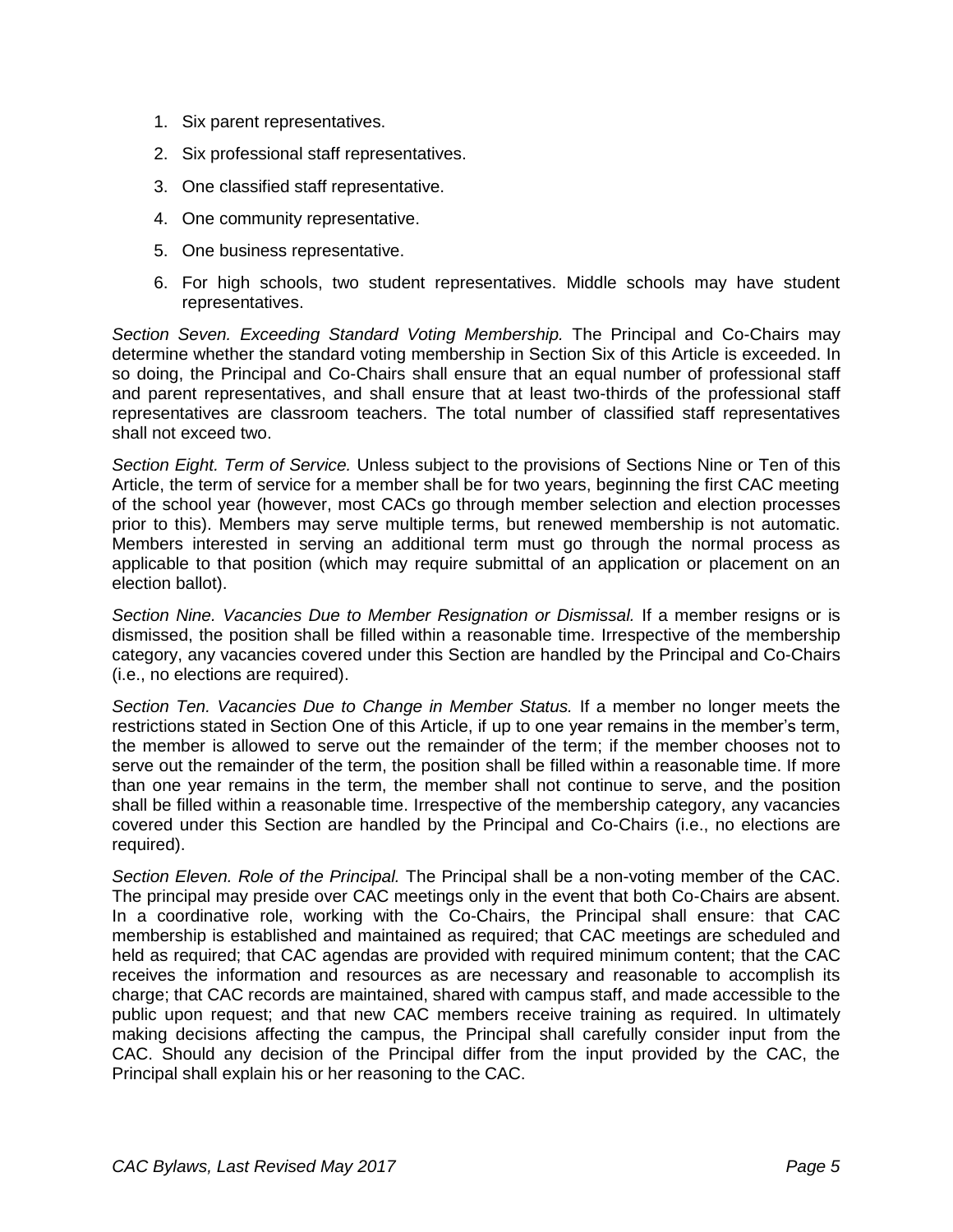*Section Twelve. Member Training.* The Principal and Co-Chairs shall coordinate to ensure that CAC members receive training at least once a year through one or more of the following means: member self-training using materials on the CAC webpage; campus-based training using materials on the CAC webpage; training conducted at the campus by the Coordinator of District Advisory Bodies (upon request of the Principal and Co-Chairs).

*Section Thirteen. Conflict of Interest*. No individual shall be nominated for or hold a position on the CAC if that individual has a direct pecuniary interest in the recommendations of that committee and decisions made by the district. Even the appearance of a conflict of interest should be avoided if at all possible. A lone agenda item shall not be cause for the elimination of an individual's membership; however, any such individual shall refrain from participation in decisions and voting as to that issue. Any cases of conflict of interest shall be referred to the Coordinator of District Advisory Bodies for possible action.

*Section Fourteen. Conduct.* The district welcomes freedom of expression and debate. However, CAC members shall conduct themselves, in meetings and at all other times, with courtesy and respect to fellow members, district parents and students, district staff and Trustees, and members of other district advisory committees. In meetings, members must be recognized by the Co-Chairs before speaking, and otherwise respect the order maintained by the Co-Chairs. Unless otherwise authorized by the CAC, members shall not speak for the CAC; and, unless otherwise authorized by the administration, members shall not speak for the district. Members, by their comments and/or actions, shall not reflect badly on the CAC. Any cases of misconduct shall be referred to the Coordinator of District Advisory Bodies for possible action.

*Section Fifteen. Undue Advantage.* CAC members shall not use their position to gain or attempt to gain an undue advantage for themselves or anyone else. (As examples, it would be considered an undue advantage if a person included his or her membership in the CAC in the reasoning for allowing a student entry into a particular program; however, it would not be considered an undue advantage for a person to include CAC membership on his or her resume.) Any cases of undue advantage shall be referred to the Coordinator of District Advisory Bodies for possible action.

## **Article V: Co-Chairs and Secretary**

*Section One. Election of Co-Chairs.* The CAC shall elect from its voting membership two Co-Chairs, each to serve one-year terms. However, an election is not required if there is no competition for a position. Co-Chairs may serve multiple terms. Co-Chair elections may occur at the end of the previous school year, but shall occur no later than the second regular meeting of the current school year.

*Section Two. Co-Chairs.* One Co-Chair shall be an employee of the district and one shall not. The responsibilities of the Co-Chairs shall include:

- 1. With the Principal, developing agendas for regular and other plenary CAC meetings.
- 2. Presiding at all meetings of the CAC (note that information on effective leadership and basic parliamentary procedure is available on the CAC webpage, at https://www.austinisd.org/advisory-bodies/cac):
	- Calling meetings to order and adjourning meetings
	- Ensuring that the posted agenda is followed (items on the agenda may be pulled or postponed, but not items may be added)
	- Ensuring that the district's "Citizens Communications and Visitor Guidelines" are followed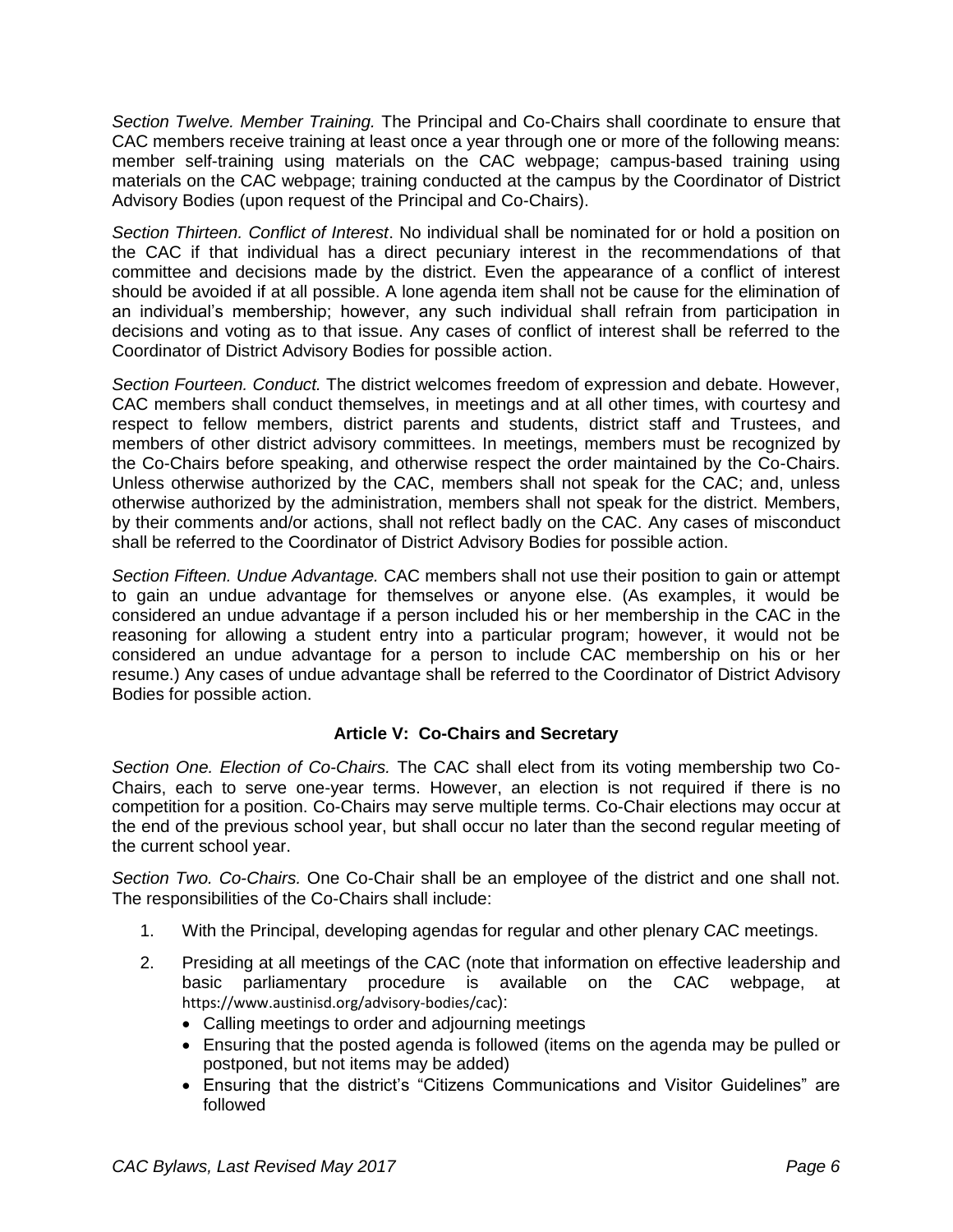- Ensuring that meetings are conducted in an orderly manner according to basic parliamentary procedure
- Recognizing members or other attendees to speak
- Declaring members or other attendees out of order
- Ensuring that members have equal opportunity to speak (the presiding Co-Chair may need to limit the time given to members to speak)
- 3. Monitoring member attendance and working with members to try and resolve any attendance problems.
- 4. Signing all letters, reports, and other communications on behalf of the CAC.
- 5. With the Principal, selecting parent, community, and business members.
- 6. Performing other responsibilities as may be prescribed by the CAC.

*Section Two. Secretary.* The Secretary shall prepare minutes for all regular and other plenary meetings of the CAC. Any member of the CAC, voting or non-voting, may serve as Secretary on a volunteer basis. There is no set term of service for the Secretary, and service as Secretary may be on a shared or rotating basis.

*Section Three. Presiding Co-Chair.* On all posted agendas, one presiding Co-Chair shall be identified for each item on the agenda. This is to ensure that there is no confusion as to which Co-Chair is responsible for maintaining order during a particular agenda item.

*Section Four. Co-Chair Vacancies.* In the event of a Co-Chair vacancy, the CAC shall promptly elect a successor to complete the term of office.

*Section Five. Removal of Co-Chairs.* The Co-Chairs serve at the will of the CAC. A two-thirds majority of the CAC may at any time remove a Co-Chair. Such action in itself does not equate to dismissal from the CAC, and is therefore not appealable under Article VI, Section Three.

### **Article VI: Assistance and Intervention**

*Section One. Assistance.* For assistance in interpreting or applying the CAC Bylaws, the Coordinator of District Advisory Bodies shall be consulted.

*Section Two. Intervention.* The Coordinator of District Advisory Bodies may work as appropriate with the applicable Principal and/or Associate Superintendent to address specific issues or concerns. The Coordinator of District Advisory Bodies may attend CAC meetings to observe and/or participate. The Coordinator of District Advisory Bodies may be requested by the applicable Associate Superintendent or Chief Schools Officer to serve in an intervention role and, in such capacity, my preside over CAC meetings.

*Section Three. Appeals.* If a member is dismissed from the CAC under Article III, Section Eight, the member may appeal to the Coordinator of District Advisory Bodies for possible action.

*Section Four. Waivers.* The Principal and Co-Chairs may request a possible waiver from a specific section or sections of CAC bylaws to the Coordinator of District Advisory Bodies for consideration. However, statutory and policy requirements are not waivable.

*Section Five. Request for DAC Agenda Item.* The CAC Co-Chairs, on behalf of a majority of the CAC, may request that an item be placed on the DAC agenda. Such requests must be of a district-wide nature, or pertaining to multiple campuses, not individual campus concerns. (A request form is available on the CAC webpage at: <http://archive.austinisd.org/inside/cac/>).